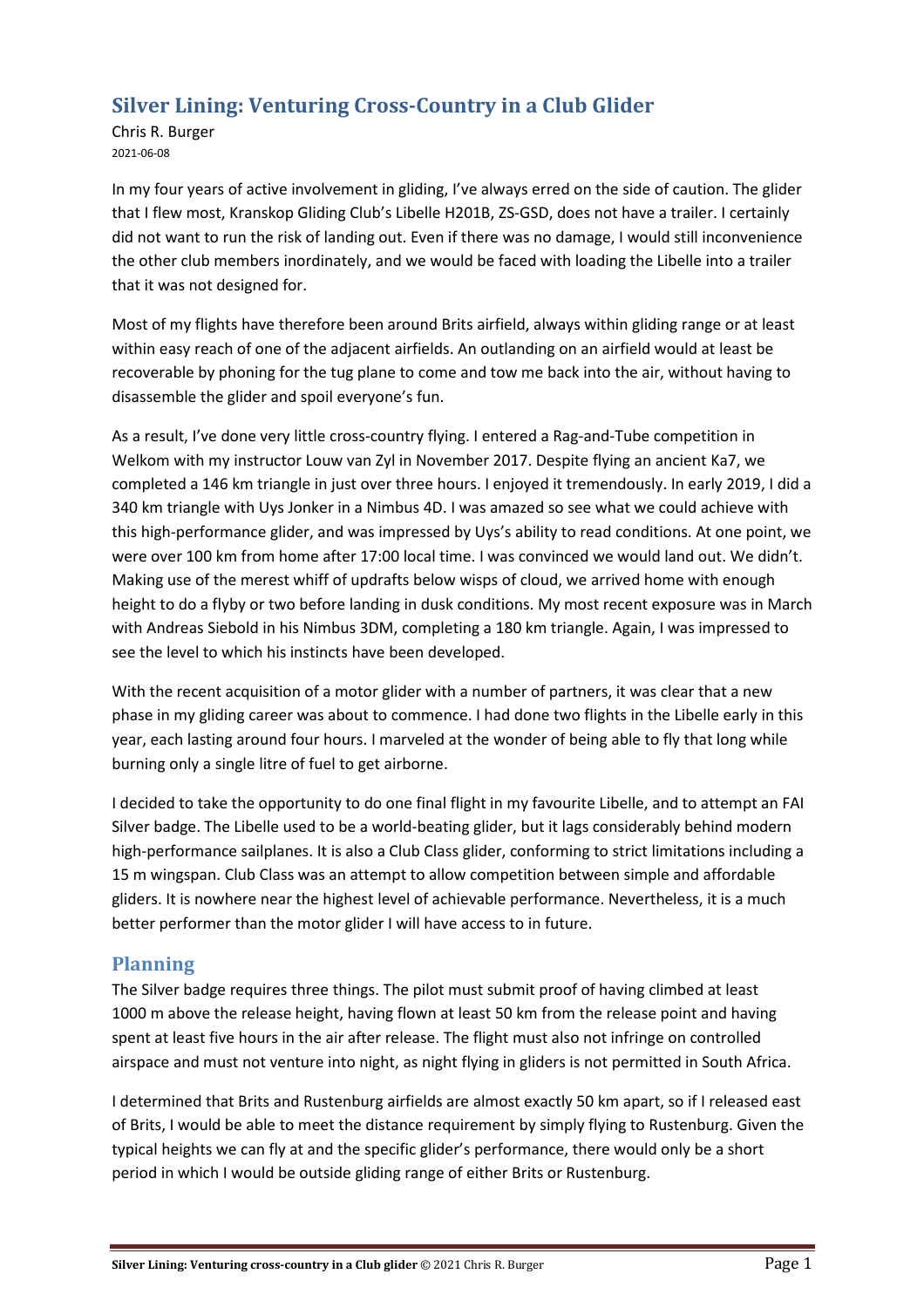The requirements for a Silver badge can all be met in separate flights, but I was hoping to cover all three in a single flight. It was a tall order, to be sure, as we only had one Official Observer at the club, and I would have to hope that one of the very few opportunities to do this flight would feature the requisite combination of weather conditions, tug pilot, observer and my own availability.

Nevertheless, on 3 April things finally came together. Louw lent me an Oudie flight recorder and arranged with our local Official Observer, Bennie du Plessis, to have the claim ratified. I did not have enough capacity to familiarise myself with the flight recorder, so I elected not to use its fancy navigation and performance-enhancing facilities. I would use it only as a recorder, relying on the Libelle's simple variometer and an old-fashioned paper map instead.

I had five objectives, more or less in order of priority:

- 1. Don't land out
- 2. Venture at least 50 km from home
- 3. Climb at least 1000 m above launch
- 4. Fly at least five hours after release
- 5. Set a personal-best score on Online Contest

Objectives 2, 3 and 4 would meet the requirements for a Silver Badge. However, I was careful not to allow these objectives to lure me into missing Objective 1...

If I could achieve all those objectives, the Silver badge would be in the bag. If not, I was hoping to at least have one or two of the tasks out of the way, for final completion at a later date.

## The Big Day

After completing a 10 km mountain trail run earlier in the day, I was feeling somewhat the worse for wear. I hobbled around with slightly stiff legs, and did not look forward to spending five hours in the cockpit.

Unfortunately, preparations took longer than anticipated. Mieke, Gerhard and Allen were very helpful in getting the glider ready, but I was only ready for takeoff after mid-day.



Ducking while Allen installs the canopy before takeoff (Louw van Zyl photo).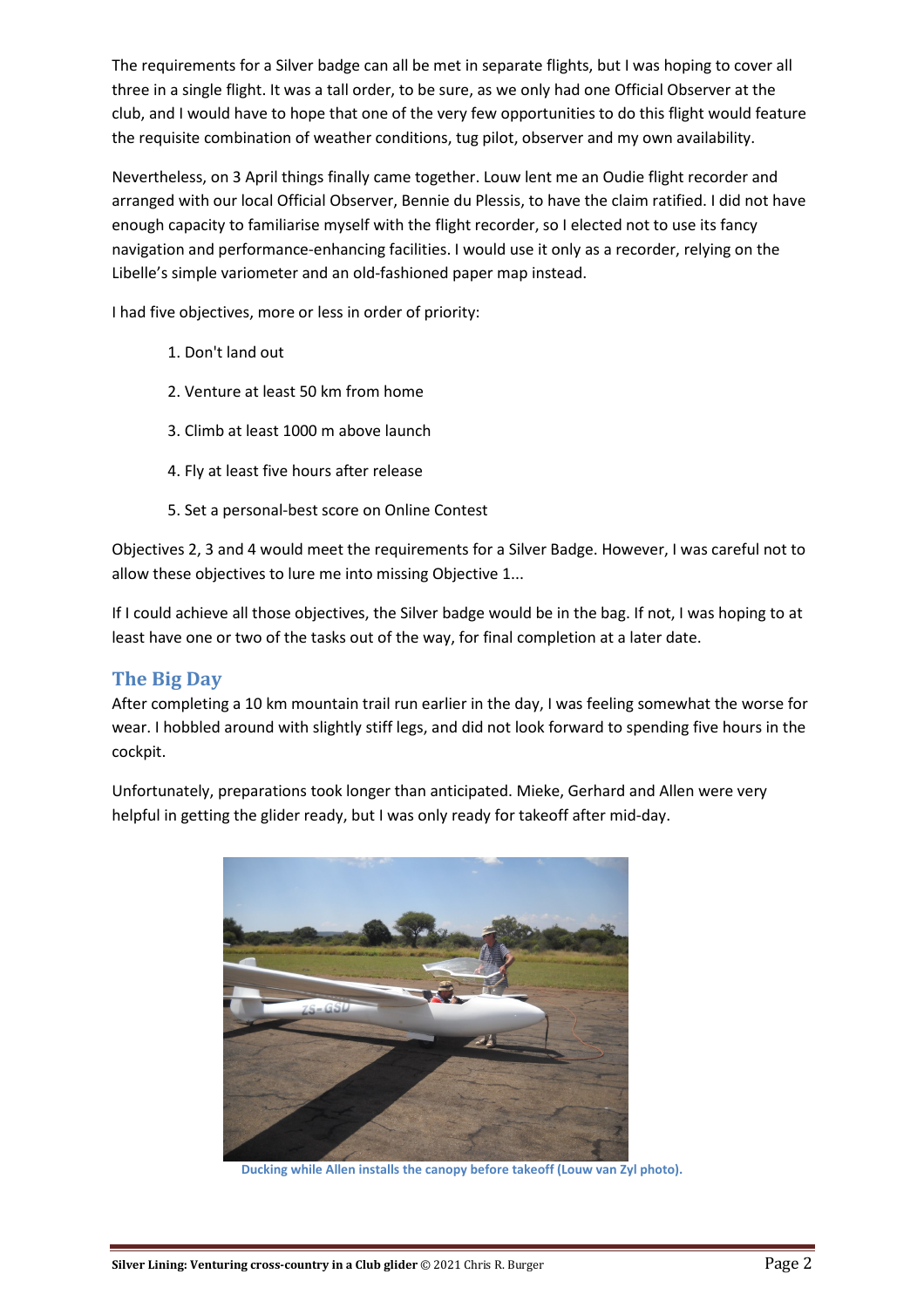I joined the queue at the holding point, and Louw finally towed me aloft at 12:07 local time. Conditions felt alive, and I released after only three minutes on tow. Releasing too high would make it unnecessarily difficult to climb by 1000 m. In fact, because I was using a GPS recorder rather than a barograph, I had to climb by at least 1100 m to be able to prove conclusively that I had met the standard.

I climbed to about 1800 m above ground, just east of Brits, before venturing westbound. 13 minutes after release, Objective 3 was in the bag! My plan was to fly to Rustenburg, which is exactly 50 km away, meeting the requirements of Objective 2 (and Objective 1, if the worst came to the worst…).

Flying high would be a useful tactic to avoid landing out. However, there is controlled airspace above us, starting at FL105, which I dared not infringe. I decided to go no higher than 1900 m above Brits, just to be on the safe side.

I made slow progress into a stiff southwesterly wind.

Just before launch, Louw had made a casual remark that I could fly some distance away from Rustenburg without risking an outlanding. In the hour or so it took me to get to Rustenburg, I investigated the options. Koster was almost directly in line, about 25 km further from Brits. As I passed Rustenburg, with Objective 2 in the bag, I set sail for Koster. I resolved to avoid going too low, so that I could return to Rustenburg in a pinch.

I had some anxious moments just after Koster, as I sank to less than 1000 m above ground. Fortunately, I found lift and returned to a more comfortable altitude. On the way to Koster, I had decided to visit Orient airfield, as it would provide the basis for a sizeable triangle on OLC. It would also be easier than the first leg to Koster, as I would now have a quartering tailwind.

To fit into the cramped cockpit, my map was folded in a way that hid the southern half from my view. I had to tear the map open to reveal the missing bits. I flew IFR (I Follow Railways) all the way to Magaliesburg. It was amazing to see so many gliders making use of the opportunities. At one time, I was climbing towards a cloud with two other gliders just above me. They were still well above me when I set sail at 1900 m...

At Magaliesburg, I took a detour to Orient airfield, the origin of most of these gliders. I turned over the threshold of Runway 18 to avoid entering the Johannesburg TMA. Venturing in there without a clearance would result in immediate negation of my entire flight for badge purposes. I then ventured into the valley west of the Hartebeestpoort Dam. The dam itself is under the TMA, making it out of bounds. In the valley, I sank dangerously. Fortunately, I soon found lift, climbing to a more comfortable height as I proceeded back towards Brits and further east with a handy tailwind.

I passed south of Brits, well within gliding distance. I was hoping to head to Freeway airfield, which is approximately 50 km east of Brits, just off the N1 freeway. I proceeded fairly uneventfully, with the comfort of proximity to Brits in case things went pear-shaped. With only two hours to sunset, I was reluctant to venture too far east. I still had a long way to return home, against the wind.

I eventually turned back just after Tshwaing Crater. As expected, I made very slow progress, making use of every lift opportunity and being visibly affected by the headwind. The proximity of Odi airfield to the south provided considerable comfort. The chatter on the radio allowed me to keep a finger on the pulse. I heard Mike and Allen returning to Brits, and heard Louw flying four training flights with different students.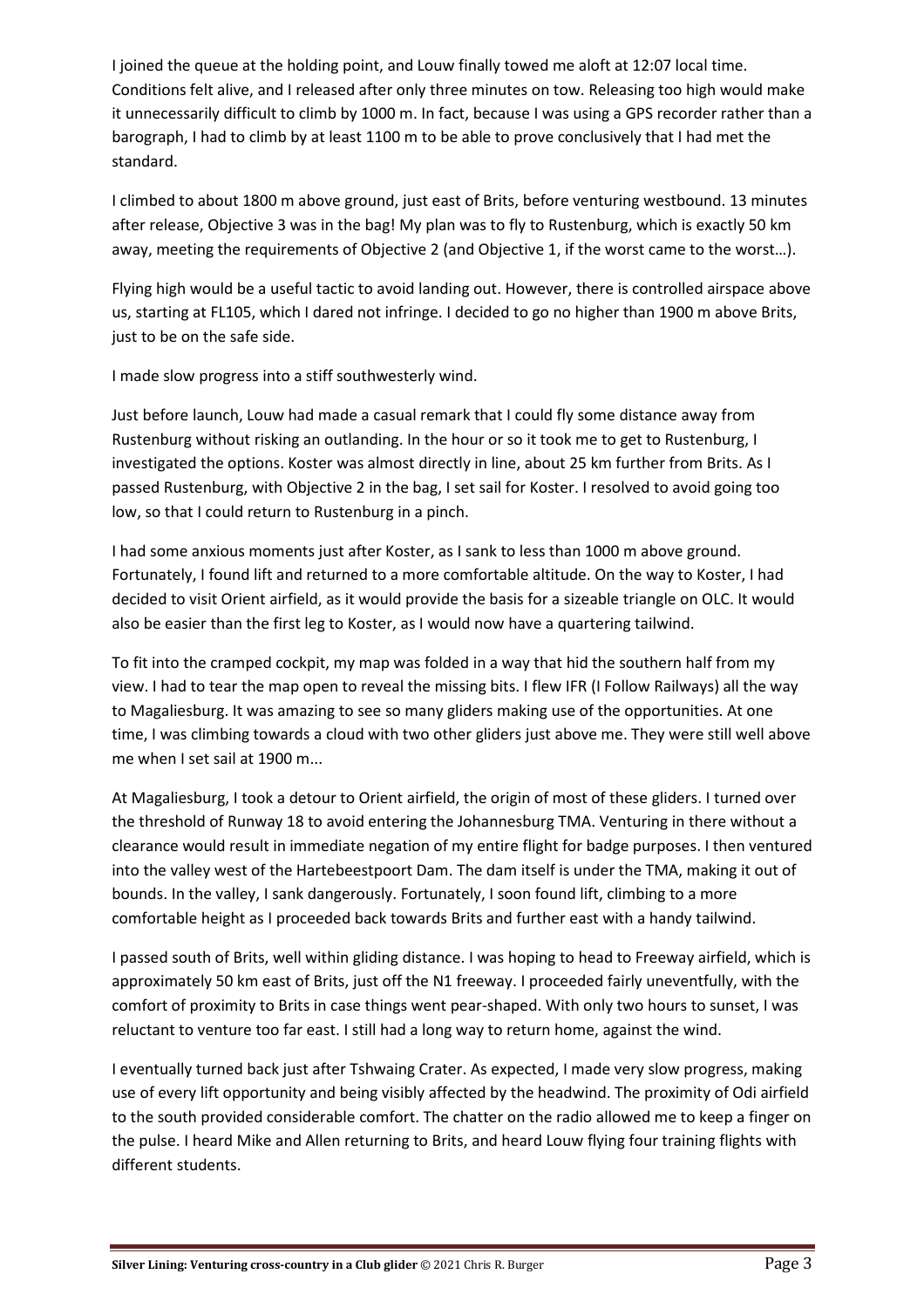With Objectives 2 and 3 well out of the way, and a great OLC triangle in the making, I set my focus on the duration. Five hours is a long time, especially if you take off after mid-day. I would have to land after 17:10 local time. It seemed feasible, but some resolve would be required. At one point, I was a little worried that I'd have to use the Odi option. I wasn't looking forward to it, as I would have to convince someone to come and tow me out. At least we wouldn't have to disassemble the glider and load it onto a trailer.

Mindful of the need to stay alert, I occasionally nibbled on some dates, raisins and nuts. I also gradually emptied my water bottles. I was constantly calculating the odds, weighing up the height against the time remaining. I gradually drifted towards Brits as sunset approached, determined not to get caught with my pants down. As it eventually became clear that I was going to make five hours, the thought of aiming for six hours gradually formed. Some vigorous mental arithmetic and a look at my sunset table indicated that I had a very slender window. Six hours after release would be at 18:10. Official night would commence at 18:14. I would have to be in close proximity to the airfield and make a determined descent to ensure that I could land in that window. In fact, if I could land in the last minute of daylight, I could even stretch it to 6,1 hours. I just had to guard against the temptation to overdo it, as landing a minute later would invalidate the entire flight.

In the last hour or so, I heard Louw launching twice. He had some success finding lift on the first flight, but none on the second. Brits airfield was already in shade, so it made sense that there was little thermal lift. I was able to stay up using scattered cloud. It was the first time ever that I was able to use cloud-generated lift to a significant degree. I'd watched both Uys and Andreas do it, but I'd always had more success with thermal and orographic lift.

Three minutes before landing time, I was 700 m above the field. When the time came, I took full airbrake, descended aggressively and landed. The landing was within 30 s of the planned time. My legs were wobbly, as a combined result of the trail run that Walter tempted me into and sitting strapped into my seat for over six hours. Gerhard and Mieke helped me to vacate the runway, with Tshepo landing the tug just behind me. All the objectives were in the bag!

Only one concern remained: Would the recorder yield the precious recording? I returned home, acutely feeling the effects of fatigue. I suppose it played a role in an encounter with an unmarked traffic island. A great vegetable meal at an Indian restaurant later, I dropped Mieke off at home. Once I got home, I downloaded the log file with great relief. I uploaded it to OLC<sup>1</sup> and Skylines<sup>2</sup>. I also sent it to Bennie for ratification.

 $\overline{\phantom{0}}$ 

<sup>1</sup> https://www.onlinecontest.org/olc-3.0/gliding/flightinfo.html?dsId=8292518

<sup>2</sup> https://skylines.aero/flights/129078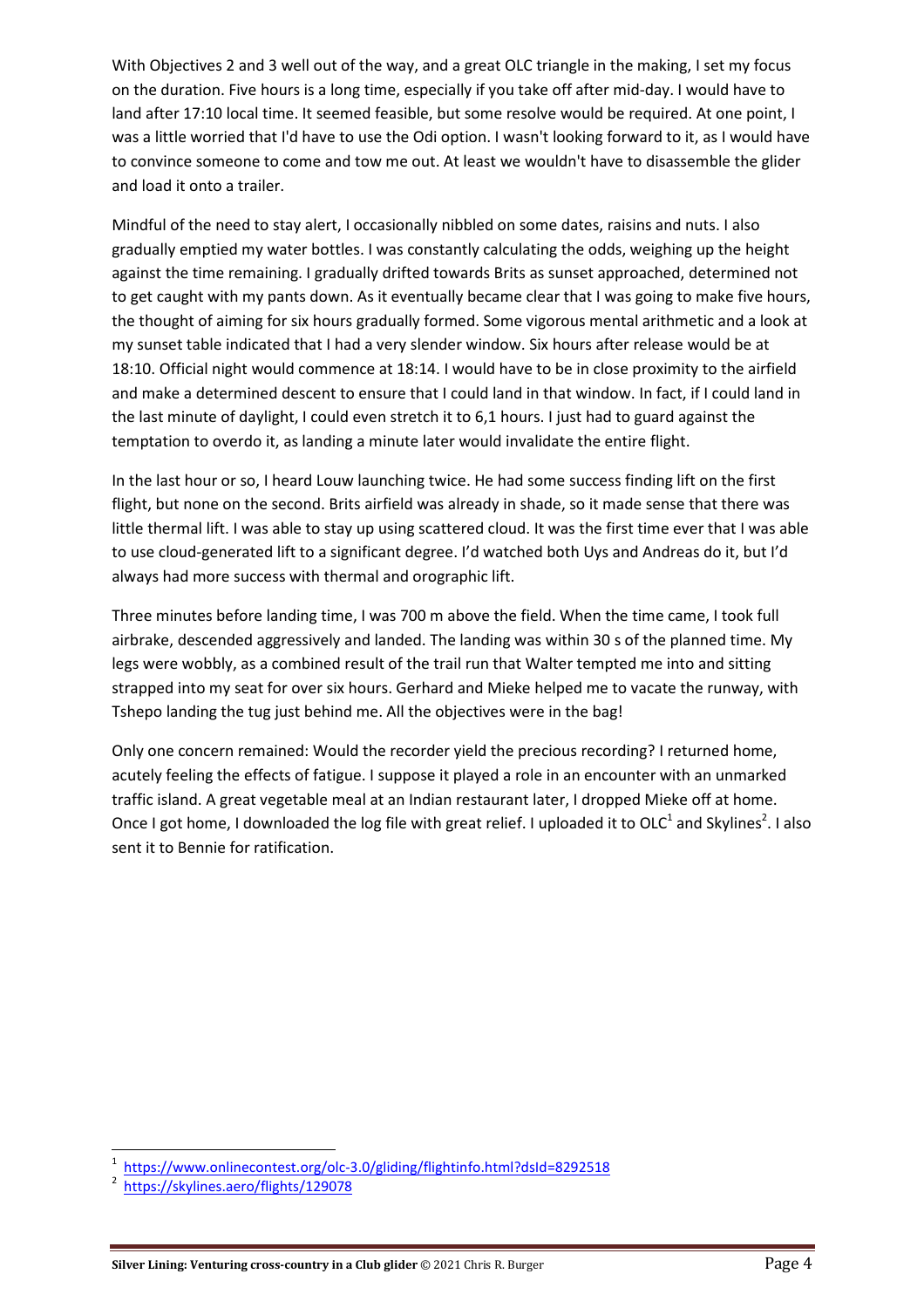



I slept the sleep of the dead, waking refreshed on Sunday morning. During the day, I looked at the rankings on OLC. I was amazed to notice that the score was the highest in Africa for the day and around 20% down the worldwide list. In the Speed League, I was not in such good shape. Stretching a three-hour flight to six hours has its drawbacks.

#### The Aftermath

Stating that this flight was the highlight of my gliding career is putting it mildly. Four years of gliding, a lot of reading and pondering, a lot of practice, support from various individuals (most notably Louw) and a great day conspired to produce a truly memorable experience. I'm not sure what the future holds, but I expect to enter a new phase that will involve a lot more motor gliding and a lot more instructing. Officially, the next step is a Gold Badge. I'll have to do a 300 km trip—not a massive jump from this flight—and a 3000 m climb. The latter would have to be far from home to avoid the congested airspace around here, and will involve learning how to use oxygen properly. Time will tell.